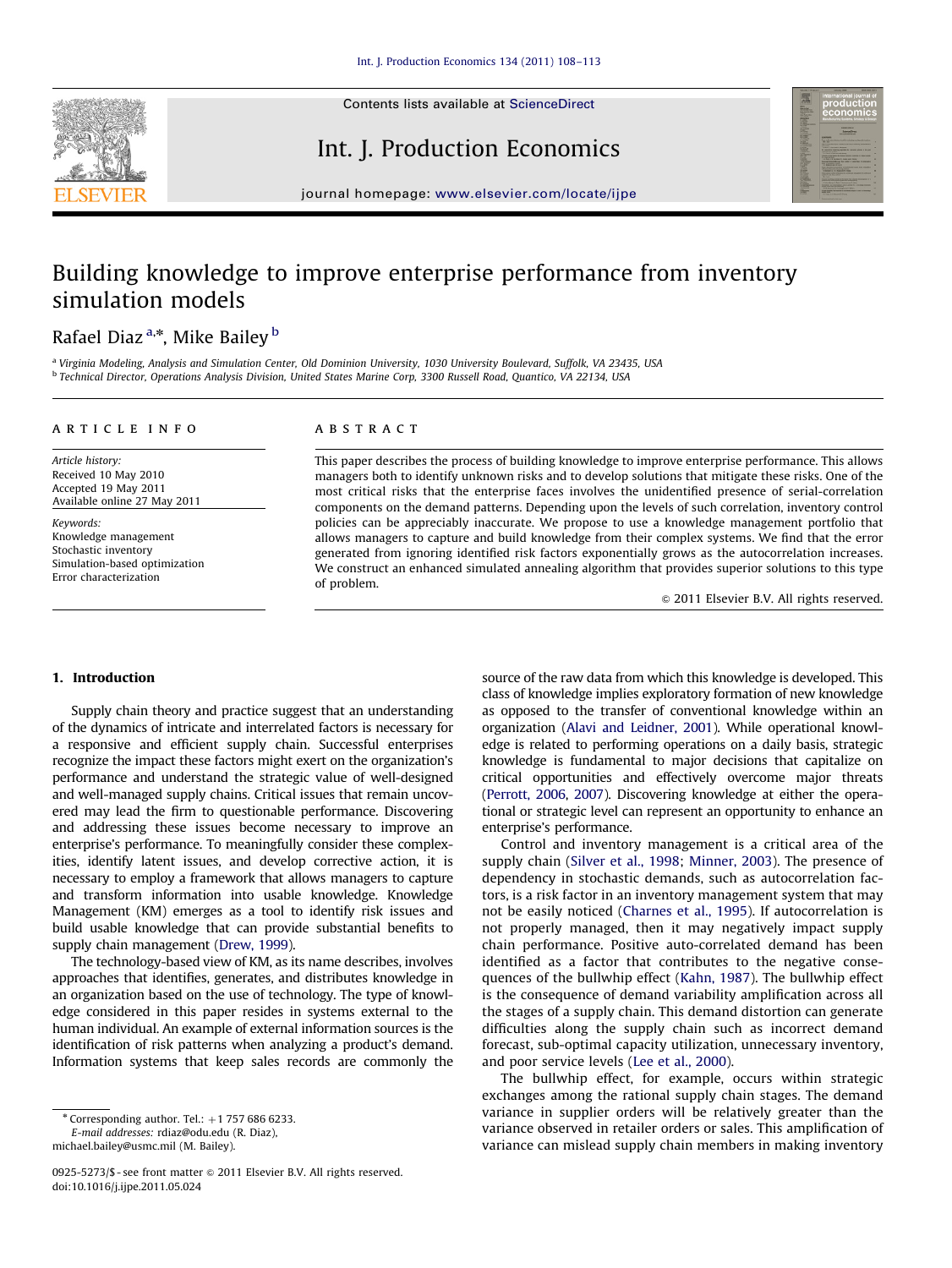decisions that may result in losses. [Lee et al. \(1997\)](#page--1-0) mathematically demonstrate that promotions can cause a bullwhip effect. They propose, in contrast to traditional promotion policies (e.g., Hi Lo), the use of everyday low pricing (EDLP) as an alternative pricing strategy. Wal-Mart, relative to the majority of the retailers, has seen success using the EDLP. Regardless of the specific approach, it can be said that most companies use price promotions to increase their market share and profits, though these promotions contribute to the bullwhip effect. This suggests the need for proper analysis of promotion mechanisms over other supply chain levers such as inventories. The generation of knowledge to address these bullwhip-related effects is reliant upon identifying the depth and frequency of the discount as well as the inventory policies.

The presence of autocorrelation components in stochastic demand has been studied in inventory control systems that assume backordering [\(Urban, 2000](#page--1-0)). [Hausman and Erkip \(1994\)](#page--1-0) analyze the inventory of a major supplier of consumer products and discovered high levels of positive auto-correlated demands (approximately 0.7). In addition, [Lee et al. \(2000\)](#page--1-0) analyze grocery store weekly sales data and find autocorrelations from 0.2 to 0.89. When demands are uncertain, stochastic inventory modeling provides techniques to characterize, analyze, and solve problems associated with optimal allocation of scarce resources. However, most of these techniques rely upon the assumption that demands are identically independent distributed (IID) [\(Biller and Ghosh,](#page--1-0) [2004\)](#page--1-0). The assumption inherent in IID that is absent in the demand are dependency components (i.e., zero autocorrelation). Techniques that attempt to solve problems considering the IID assumption when these dependencies do exist can be misleading in their estimation ([Melamed et al., 1992;](#page--1-0) [Ware et al., 1998](#page--1-0); [Biller](#page--1-0) [and Ghosh, 2004](#page--1-0)). These miscalculations may have substantial and significant consequences on enterprise issues such as facility and production planning. The IID assumption predominates in most analyzed inventory models. These models have been designed to aid inventory managers to build knowledge when demands are assumed not to contain dependencies. Deriving knowledge using an analytical framework to this class of problems can be very difficult due to complicated multivariate integration [\(Neter et al., 1990\)](#page--1-0). In addition, inventory managers may face challenges recognizing and correctly representing autocorrelated demands while formulating a lost sale case.

A knowledge portfolio approach is considered in this paper to describe the process of building knowledge to improve a firm's performance. An opportunity to design appropriate policies that deal with these risk factors is analyzed. Appropriate tools are developed once a critical risk of this significance is discovered. These tools can be used to obtain control inventory policies that maximize the supply chain's efficiency. We use the knowledge portfolio described by [Drew \(1999\)](#page--1-0) to illustrate the knowledge building process. The product analyzed in this context is produced and consumed in a competitive market. Unlike systems that accept backorders, the system considered in this analysis does not accept backorders. Customers that do not find what they are requesting in an electronic retail market, for example, most likely shop among other retailers. The unfulfilled demand is assumed lost for the retailer that is not able to supply the requested demand. Space and ordering restrictions also apply and constrain the amount of product available per period. A simulation-based optimization technique is used to consider such issues and approximate satisfying (sub-optimal) solutions. The inventory problem is characterized using a stochastic Dynamic Programming formulation. The simulation-based optimization is an enhanced version of simulated annealing that incorporates pattern search, and ranking and selection [Diaz \(2007\)](#page--1-0). The impact of both ignoring and acknowledging this dependency component in the demand is quantified and analyzed.

This paper is organized as follows: first, the building knowledge process is presented within the inventory management context; second, the process of building knowledge process that begins with uncovering a risk factor until the problem is addressed is presented; next, empirical results are then analyzed; finally, a conclusion and managerial implications are provided.

#### 2. The knowledge building process

The knowledge building process includes obtaining, transforming, implementing, and sharing knowledge based on information. Knowledge can be seen as a conclusion that is obtained from different data and information resources [\(Stewart, 2000\)](#page--1-0). The process of building and managing knowledge in the enterprise can be described using the portfolio perspective suggested by [Drew \(1999\)](#page--1-0). This model is constructed around the dimensions of knowledge content and awareness. It includes four types of business knowledge that are exhibited in Fig. 1.

The first quadrant illustrated in Fig. 1 shows the type of knowledge that is widely known and accessible in the enterprise. It can be summarized by the phrase: what we know, we know. Knowledge sharing, access, and inventory characterize this quadrant. Information can be stored in repositories and shared, for example, through intranets. The second quadrant refers to the class of existing knowledge that is available from data-gathering mechanisms. However, this knowledge might not be used and in many cases disregarded. This situation is described by the sentence: what we know, we don't know. The third quadrant addresses uncovering tacit knowledge. This can be encapsulated in the phrase: what we don't know, we know. Knowledge maps and training are among the techniques used in this level. Finally, quadrant four presents the knowledge that enables organizations to identify issues that may represent major threats or opportunities for the enterprise. This class of knowledge is summarized by the expression: what we don't know, we don't know. Audits are pointed out as means to discover key risk factors or potential business prospects that make possible the enterprise innovation.

The knowledge portfolio also can be seen as a mechanism to build and transform knowledge. For example, a potential risk for the enterprise and its inventory management may be the presence an auto-correlated component in the demand stream (type 4). This risk can be quantified and characterized as type 3. A simulation can be constructed to approximate solutions to this problem (type 2). Finally, other products can be analyzed using this meta-heuristic and the methodology resultant from these analyses (type 1). Advances in data collection and processing technologies provide opportunities to capture the behavior of complex variables and interactions with their environment. This knowledge can be used to formulate optimization and simulation models that can assist in the decision-making process. Both optimization and simulation models have been extensively used

| nowledge | awareness | 1. What we know   | 2. What we know we |
|----------|-----------|-------------------|--------------------|
|          |           | we know           | don't know         |
|          |           | 3. What we don't  | 4. What we don't   |
|          |           | know we know      | know we don't know |
|          |           | Knowledge content |                    |

Fig. 1. Knowledge portfolio, Source—[Drew \(1999\).](#page--1-0)